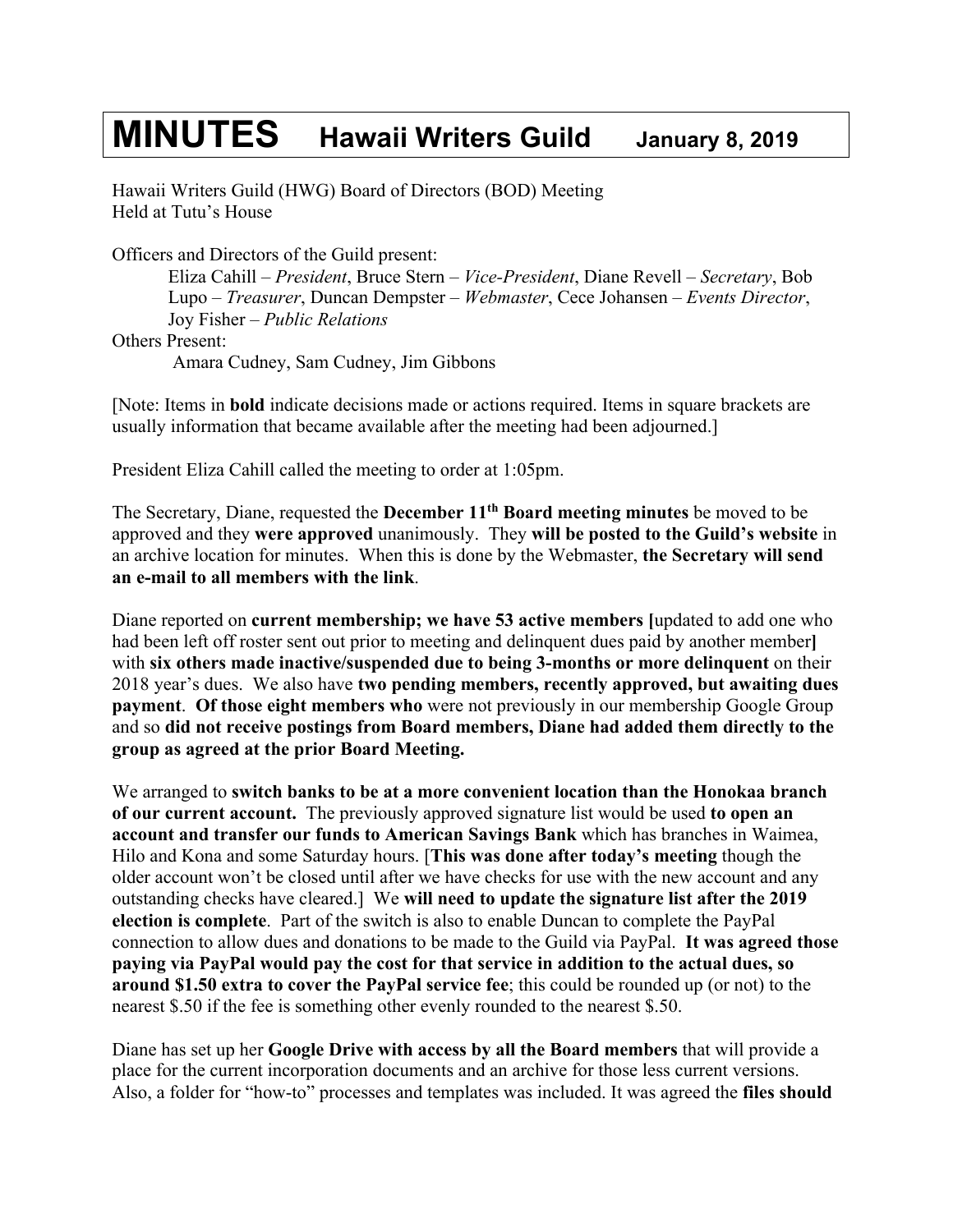**be saved in PDF format**. She agreed to **provide the Board members with a link to the new Google Drive for HWG documents [**Completed January 22nd.]

**Treasurer**, Bob Lupo, stated the Guild's **Operating Account Balance was \$1,157.35 in checking** before anticipated expenses for the Annual Dinner, but after paying a donation of \$200 to Friends of the Future for our use of Tutu's House room for our next eight monthly Board meetings (we will still owe \$75 for the last three meetings of the year). This included deposits from some recent dues payments, but we still have 6 members in suspension due to lack of dues payment. There is **\$50 in our saving account**. Bob was provided some cost estimates for the annual meeting, but more planning is needed to define it better. A meeting was held on December 18<sup>th</sup> to check out the venue of Anna Ranch and discussed more specific options to provide a meal with the meeting, but the final cost will depend on how many RSVP to attend and the related food order based on that count.

The Guild's separate **Nonprofit Donations Fund's still has \$1600 for** future anticipated legal fees and for our attorney to come to one of our Board meetings and provide an overview of our obligations as a non-profit. These are monies donated specifically to cover the expected legal costs to become a  $501(c)(3)$  qualified non-profit.

## *Committee Reports*:

**Duncan our Webmaster indicated we still have many new members and some not so new who have not provided the information to him to put their bio and other information on our website**. It was suggested Eliza's "how to do a bio" information should be provided to those individuals as when done previously he had a jump in those providing their information. [**Diane will compile a list of those who should be sent the how-to message** to encourage more have their bio's on our website.]

Duncan raised the question as to **how long before we are officially recognized as a 501(c)(3) qualified non-profit** because that makes an impact on our dues/donation statement on the website. **The answer is that it will likely be end of 1st quarter at the earliest with the bylaws still in work and then we can work forms with the federal government to seek approval.**  Diane is the one working the bylaws to merge the lawyer draft with our current bylaws.

It was previously agreed a **new Google Group called "HWG Chat" was needed to allow all Guild members to have a free exchange of ideas**. Eliza had previously received input from a member, Lauren Ruotolo, interested in being the moderator, but she has not returned an answer. In the mean time **it appears that Jada Tan Rufo is willing to be the moderator** per information she provided to Joy. This **should be doublechecked with Jada then if she is still willing to be moderator, then Bruce can create the HWG Chat group**. Current members can chat via the Guild's Facebook page that they can join, and Joy does send out an invitation to new members.

The **Public Relations Director, Joy,** mentioned the **first Writers' Voices event of 2019 will be held on February 6th from 6:00pm – 7:30pm** at the Thelma Parker Library in Waimea with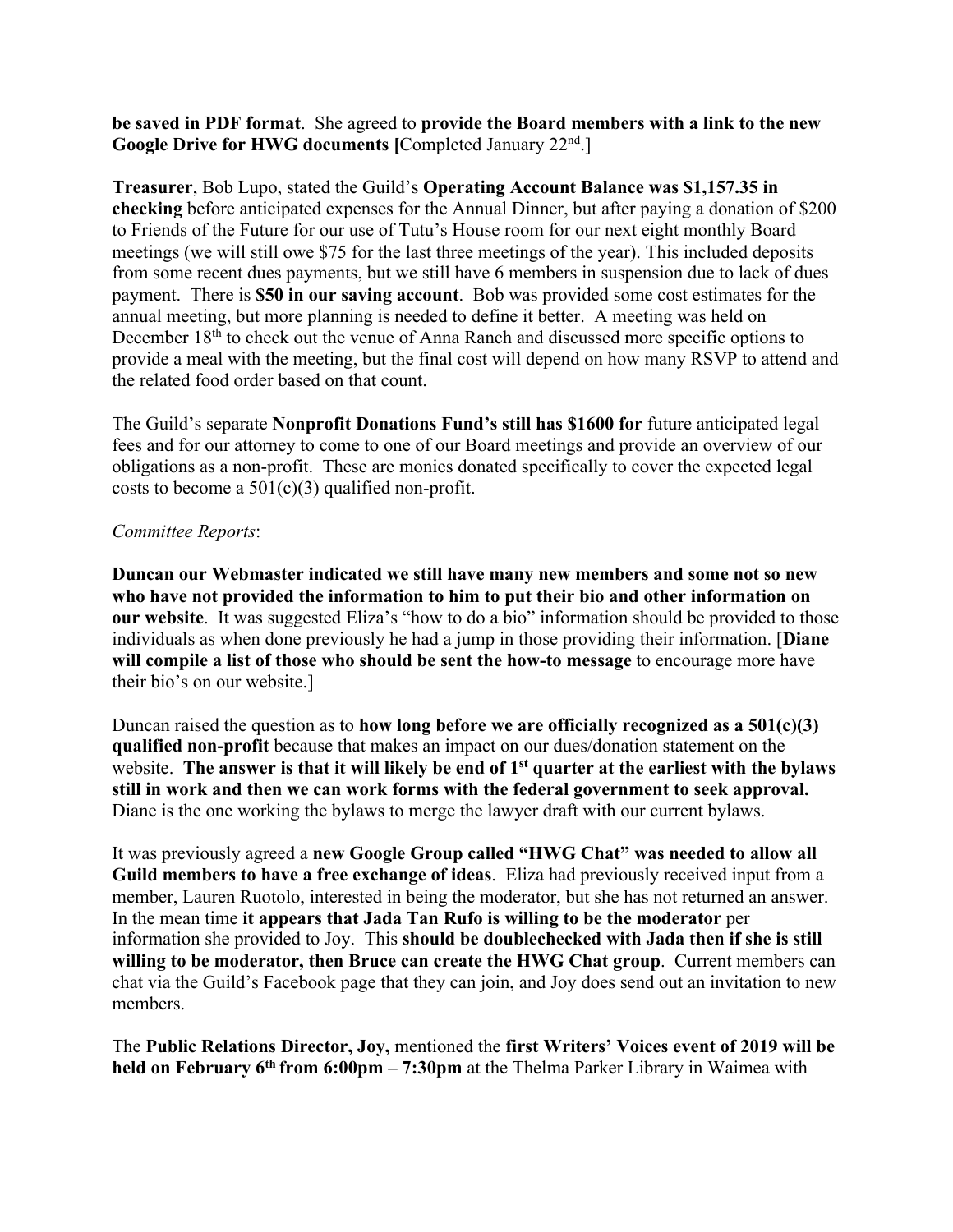four readers [she has three lined up, but needs one more] and the related write-up will soon be posted to the website.

We do not currently have any workshops scheduled, but **Joy said that Louise Riofrio would be willing to offer a book marketing workshop** as she has been very effective in marketing her books. [At our annual meeting **Sam Cudney said he'd be willing to offer another selfpublishing workshop if a member is has a book they want to self-published**, is ready to do so, but not sure of the process. He needs a candidate before he can offer the class.]

**Louise Riofrio is also planning to sign-up for the Nā Leo Public Access TV certification classes** in response to the Guild's offer to pay for the classes. They are partly on-line with some in their studio either in Hilo or Kailua Kona.

Joy said Jada is very happy with use of the Guild's recently purchased power pack that allows her to keep her iPhone charged enough to record all of a reading session. A **tripod was also suggested, and Diane is willing to purchase one to donate** as long as it is compatible with Jada's smartphone model, so she will check with Jada first. [Jada provided a couple options and Diane purchased one of the models and has it in hand to give to Jada as of January  $23^{rd}$ .]

Regarding the **t-shirts with HWG logo, Joy has ordered the minimum required in a variety of sizes** and four of the Board members have reserved theirs. The cost varies by size, but **we will charge a \$15 donation to the Guild** for those who want a t-shirt**. Joy will bring the extras to the annual meeting** in case some there want to purchase one.

When we realized no more of the logo pens were available, **Duncan had been requested to order the logo pens for handing out at the annual meeting** and he was going to do so. [He ordered the pens but **slow action by the company slid the delivery date to January 22nd just after the annual meeting, but available for other events**.]

For our **Non-profit Committee work, the next step is to update our Bylaws and currently Diane Revell has taken on that task** but has not made much progress at this time. **It will take a month or two to develop a merged draft** between our current bylaws and the draft provided by our attorney to be more compliant for a 501 (c) (3) non-profit. This will also include developing a policy and procedures document to remove text from the bylaws that are more appropriately designated as policy or procedure.

We are **now meeting at Tutu's House and have also booked and donated \$200 total (\$25/meeting for next 8 months starting in February) for use through September**. The payments are made out to Friends of the Future that provides facilities and services for Tutu's House. [**We usually met on 2nd Tuesdays of the month, but January 22nd Lorraine of Tutu's indicated several months including February were in conflict**, so after checking on-line with other Board members, **we will now meet on the 1st Tuesdays of each month**.]

**Cece Johansen, Events Director, provided information on the current planning for our annual meeting/election on January 19th at Anna Ranch.** At the time of this meeting, Cece had 23 members and 9 guests who had RSVPed. The final order of food and beverages would be determined by the time of the deadline for RSVPs though a preliminary list of food options to order had been made assuming 40 attendees in total. The **invitation sent to members requested them to bring a copy of their published works to display during the event**. There would be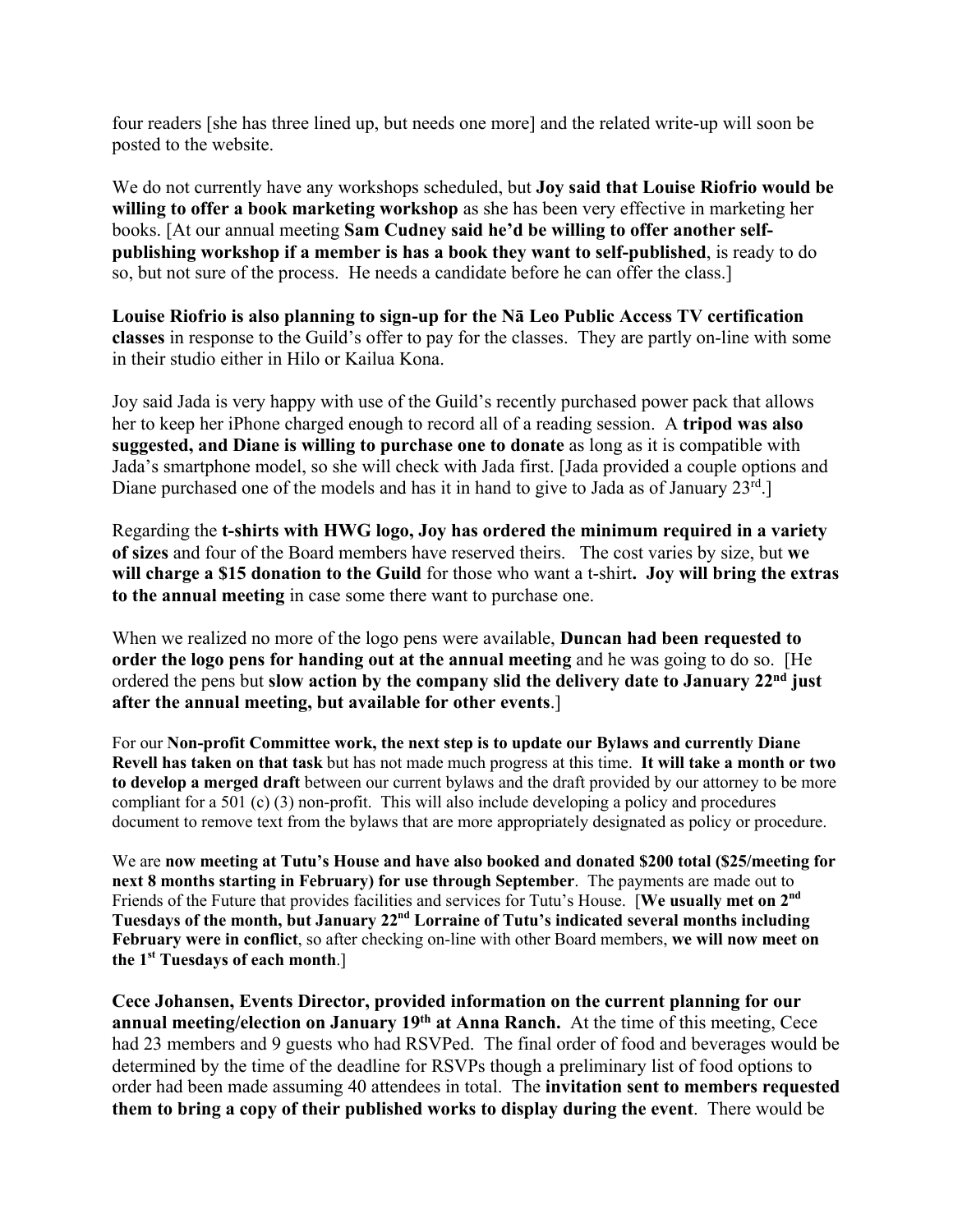an **annual report summary by our Vice President, Bruce Stern, of the 2018 State of the Guild**. There would be **a place to hand out ballots and collect the** votes of those who had not voted early. **Joy lined up five members with 2018 published books; they will discuss getting their book published and/or read from their work** with about 10 minutes per author. The meeting invitation had been sent **on Dec. 17th and Jada Rufo posted it to the Facebook website**. **Cece used the invitation design to also create a program** to have for each one attending the meeting. **January 4th Diane mailed out the ballot and information on each office and the candidates running for the office.** [Seven votes were sent early via e-mail or mail; the rest of the ballots were handed in at the annual meeting with a total of 27 ballots cast via any means.]

Cece reminded us we will have a table at **the February 2nd Waimea annual Cherry Blossom Festival to be held from 9am to 3pm**. Set up will need to be done much earlier in the morning and she solicited help for doing that; Jim Gibbons volunteered. She will send out **a notice to the full membership about the opportunity to come and sell their books** at this well attended event [sent January  $21<sup>st</sup>$ ].

Amara Cudney said there were a couple other writers groups that members might be interested in joining: 1) Writers of East Hawaii which has a Facebook page: https://www.facebook.com/groups/1764069613890285/?multi\_permalinks=2037868883177022 %2C2037864999844077%2C2037753249855252%2C2037356996561544%2C20351891501116 62&notif id=1547935287984591&notif t=group activity she had joined; 2) and Society of Children's Book Writers and Illustrators (https://hawaii.scbwi.org/) whose Hilo meeting she had attended.

A conference that might be of interest to our members is this year's AWP (Association of Writers & Writing Programs) conference and book fair March 27-30 in Portland, Oregon: https://www.awpwriter.org/awp\_conference/.

Eila, Director for North Kohala, was not able to attend. **The next North Kohala reading will be held in the month of March.** Eila indicated previously **she would like to resign her role and would try to find a replacement. Diane will check with her to see if she has found someone.**

**Bryan Furer, Director for Volcano**, was not able to attend the meeting. Brian is active in that area of the island and their **next Volcano Writers meeting will be held on January 21st**.

**Bruce Stern, our Vice-President will present the State of the Guild message at the Annual Meeting** and **also will be one to discuss his recently published book and the process of publication**. [Cece and Joy provided Bruce with a draft for use in his State of the Guild message.] B**ruce will take on defiining 2019 priority projects** with near term discussion and voting on top contenders. Some initial contenders: on-line writing support, meetings via internet/video, a Guild on-line magazine.

Eliza, our President, will not be attending the Annual Meeting due to a long-time scheduled trip that conflicts.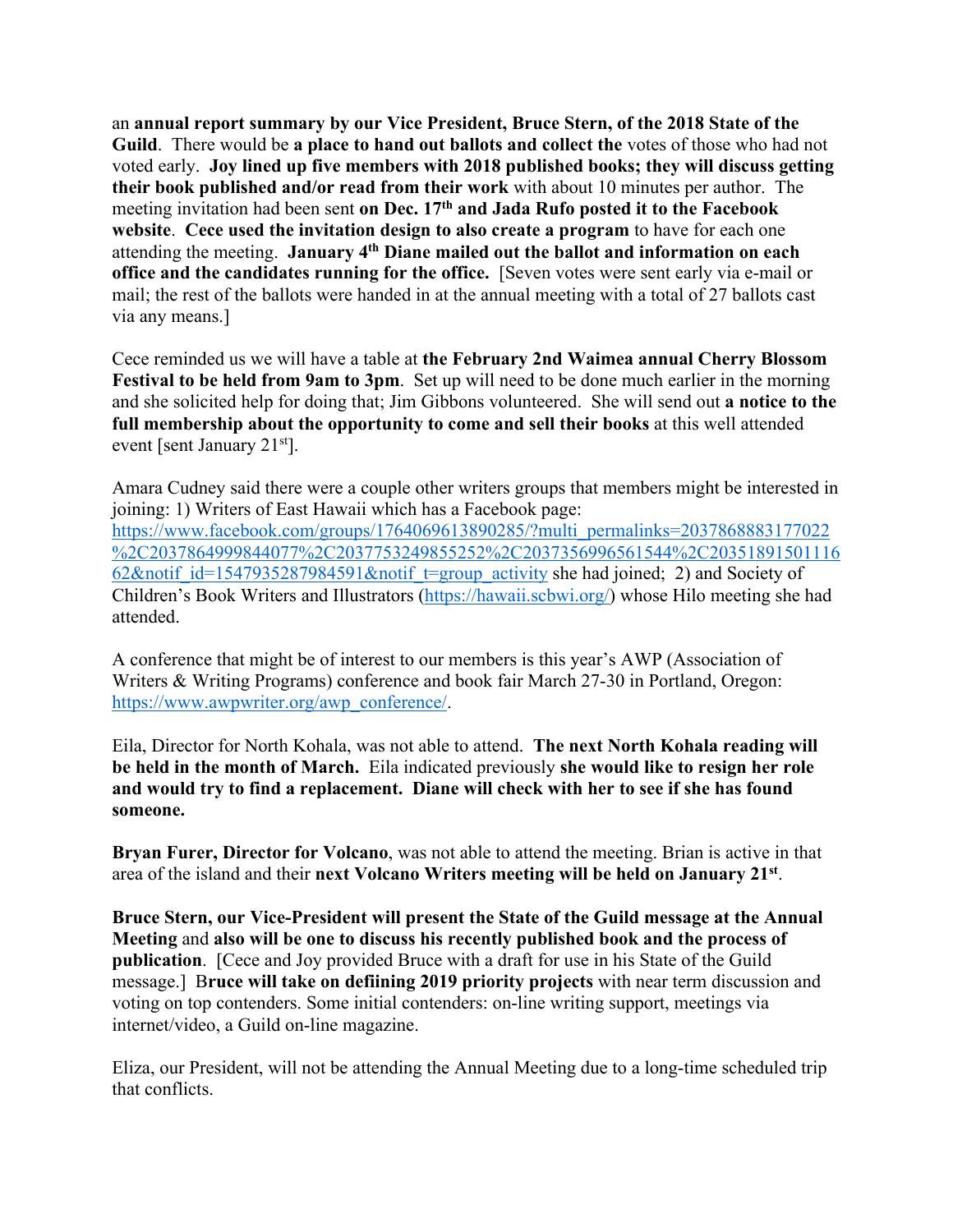The **next regular Board meeting date** was set for Tuesday, February 12th at 1:00pm-2:45pm at Tutu's House. [Due to a conflict for use of the room at Tutu's House on Feb. 12<sup>th</sup>, the meeting has been moved to **Tuesday, February 5th at 1:00pm – 2:45pm and future meetings will also be on the first Tuesdays of each month.**]

The meeting was adjourned at 2:12pm.

Respectfully submitted, Diane Revell, Secretary

## Announcements:

- The **next regular Board meeting time and place: Tuesday, February 5th at 1:00pm – 2:45pm at Tutu's House** at 64-1032 Mamalahoa Hwy # 305, Waimea, HI 96743.
- **Requests for items to be added to the agenda for the next regular Board meeting** should be **sent to the President Diann Wilson and Secretary Diane Revell at their email addresses** (island.diann@gmail.com and diane.b.revell@gmail.com) 10-days prior to the next meeting, so **by January 26th**. The **agenda will be e-mailed January 31st,** five days prior to the meeting.
- Parking Lot:
	- a. **The goal had been for the audit of the HWG finances be completed no later than February 28th, but based on August tax status per attorney and plans to incorporate that will include potential related Bylaws changes this will be done for 2017 and 2018 at the end of this calendar year or early in 2019**. **Who:** A) Board to form an audit committee – Diane willing to participate B) Committee complete audit report **Due Date:** A) at or February board meeting B) After the annual January 2019 all-member meeting.
	- b. **Find a tax advisor for a written determination of the Guild's tax liability**. This may have been overcome by our consultation with an attorney though she did state she was not tax expert. Cece indicated depending on our timing, her tax accountant might be able to help **Who:** Bob Lupo **Due Date:** Decide if still needed for now
	- c. **Find a moderator for the new HWG Chat** Google Group. Joy took this over from Eliza and it appears that Jada Rufo will take on the role. **Who:** Joy **Due**  Date: February 8<sup>th</sup>
	- d. **Set up the HWG Chat Google Group for all members to post comments** to for an exchange of ideas. Need to define appropriate tags for categorizing comments